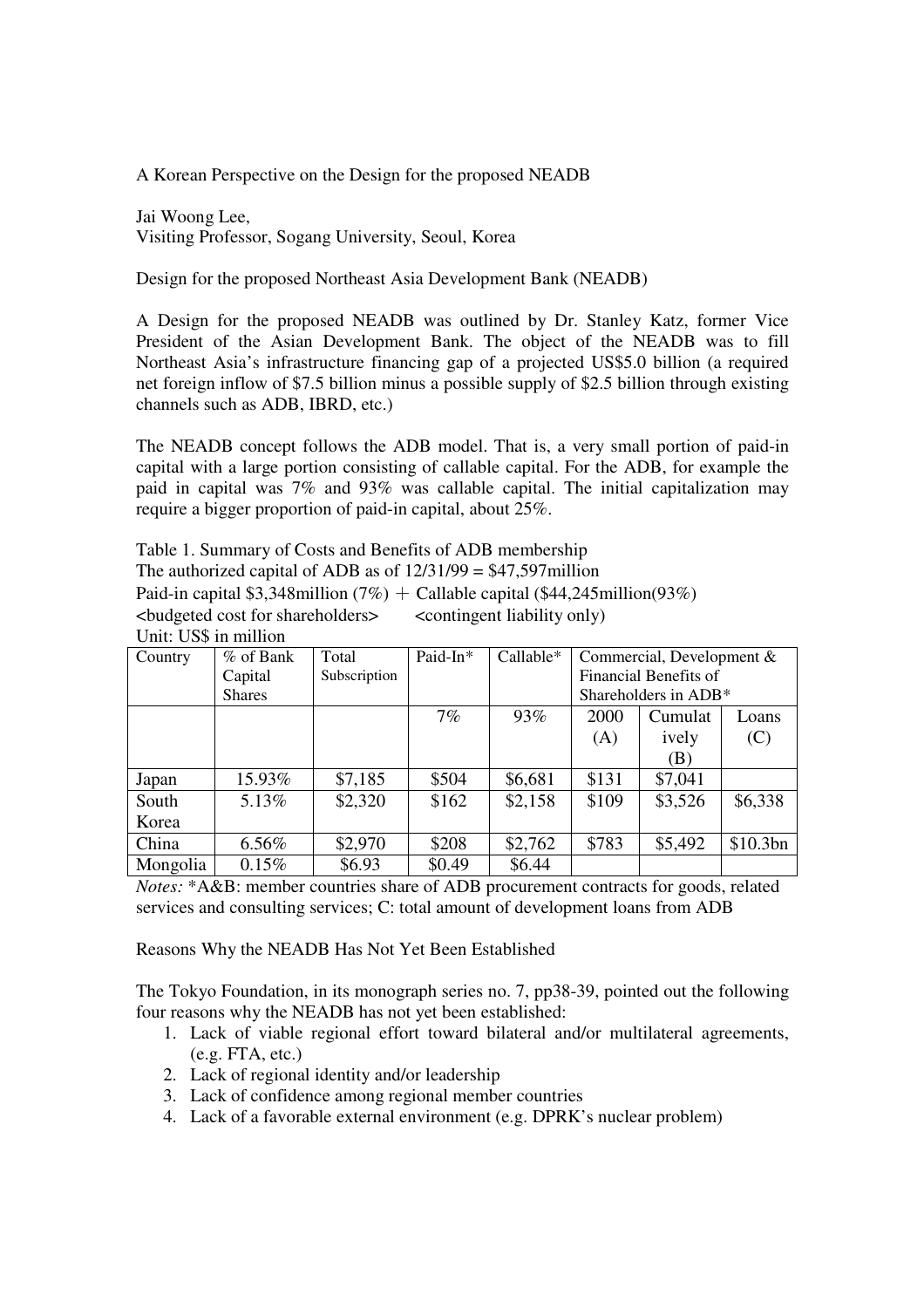In addition to the reasons cited above, the following two fundamental reasons should be taken into consideration:

1. Before and after entering into the war in Iraq, the U.S. and the U.K. concentrated efforts on preventing a Middle Eastern oil embargo and subsequently gave lesser attention or support to sub-regional development financing efforts like the NEADB.

2. The establishment of a Sub-regional bank such as the NEADB has not yet gained support from multilateral financing institutions such as ADB, AfDB, EBRD and IADB, etc.

Design for Multilateral Fund Raising of the NEADB

Previously the government of former President Kim Dae Jung tried mainly a bilateral approach in dealings with Democratic Peoples Republic of Korea, in line with his 'Sunshine Policy.' However, the success of economic cooperation the through bilateral transfer of funds is seriously being questioned in the context of a lack of evident progress in the nuclear issue. Therefore, the newly inaugurated government of President Noh Moo Hyun has concentrated on a strategy 'Peace and Prosperity in the Northeast Asia Region.' In line with this strategy, multilateral fund raising and cooperation for the establishment of the Northeast Asia Development Bank should be seen as a prerequisite for financing infrastructure in the region.

In this respect, we should turn our attention to the recent remarkable NEA financial cooperation of the Chiangmai Agreement Central Bank Swap.

| <b>BSA</b>        | Currencies         | <b>Conclusion Dates</b> | Amount                            |
|-------------------|--------------------|-------------------------|-----------------------------------|
| Korea-Japan       | USD/Won            | 4 July 2001             | $\text{USS } 7 \text{ billion}^1$ |
| Japan-Thailand    | USD/Baht           | 30 July 2001            | US\$ 3 billion                    |
| Japan-Philippines | USD/Peso           | 27 August 2001          | US\$ 3 billion                    |
| Japan-Malaysia    | <b>USD/Ringgit</b> | 5 October 2001          | US\$ 3.5 billion                  |
| China-Thailand    | <b>USD/Baht</b>    | 6 December 2001         | US\$ 2 billion <sup>2</sup>       |
| China-Japan       | Yen-Renminbi       | 28 March 2001           | US\$ 3 billion                    |
| Korea-China       | Won-Renminbi       | 24 June 2002            | US\$ 2 billion                    |
| Korea-Thailand    | USD/Baht (Won)     | 25 June 2002            | US\$ 1 billion                    |
| Korea-Malaysia    | USD/Ringgit (Won)  | 26 July 2002            | US\$ 1 billion                    |
| Korea-Philippines | USD/Peso (Won)     | 9 August 2002           | US\$ 1 billion                    |
| China-Malaysia    | USD/Ringgit        | 9 October 2002          | US\$ 1.5 billion                  |
| Japan-Indonesia   | USD/Rupiah         | 17 February 2003        | US\$ 3 billion                    |
| China-Philippines | Reminbi/Peso       | 30 August 2003          | US\$ 1 billion                    |
| Japan-Singapore   | USD/SGD            | 10 November 2003        | US\$ 1 billion                    |
| Korea-Indonesia   | USD/Rupiah (Won)   | 24 December 2003        | US\$ 1 billion                    |
| China-Indonesia   | USD/Rupiah         | 30 December 2003        | US\$ 1 billion                    |

Table 2. Progress on the "Chiangmai Initiative" (as of Jan 15 2004)